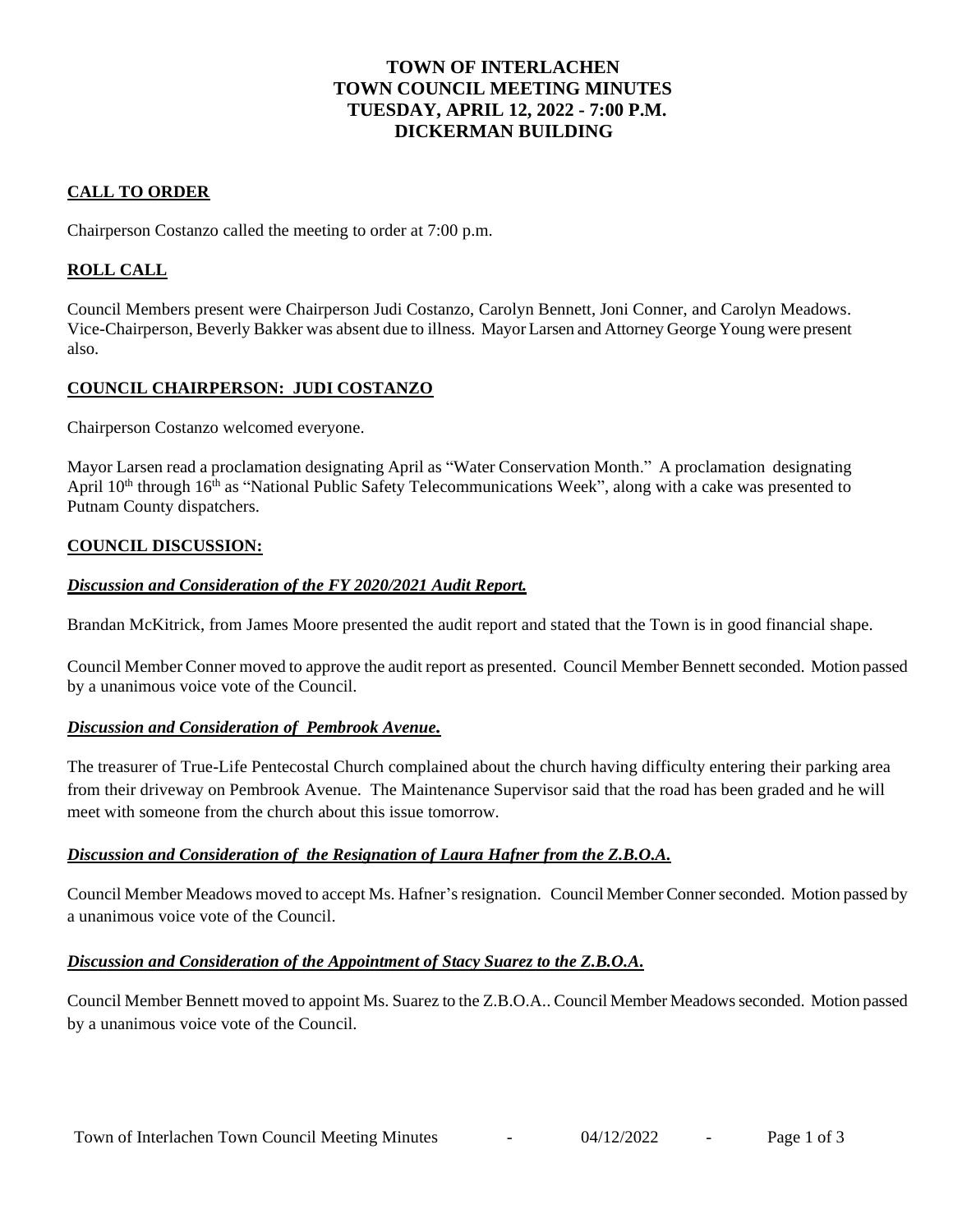# *Discussion and Consideration of Public Funds*

No action was taken on this item.

# *Discussion and Consideration of Update on the Abatement/Foreclosures .*

Council Member Conner moved to abate the property at 111 Caracas Street and authorize Attorney Young to move forward with the necessary notice to all the adjacent property owners of 104 Dickens Street. Council Member Bennett seconded. Motion passed by a unanimous voice vote of the Council.

### *Discussion and Consideration of Historical Society Contract.*

Historical Society President, Pat High stated that the Historical Society does not have a consistent income and they can't afford to pay the utilities bills for Interlachen Hall.

Council Member Conner moved to extend the contract through September 2022, with the stipulation that they pay half of the utilities. The motion died due to lack of a second.

After much discussion, a workshop between the Council and Historical Society to discuss the terms of the contract was set for May 6, 2022, at 3:00 pm.

### *Discussion and Consideration of the Independence Day Celebration.*

Commissioner Harvey stated that the Independence Day celebration will be Monday, July 4, 2022, and the fireworks will be at the north side of Lake Lagonda.

### *Discussion and Consideration of Setting a Date for a Business Regulations Workshop.*

The business regulations workshop was set for 2:00 pm on May 12, 2022.

### **ORDINANCES:**

# *Ordinance 2022-2; Meeting Guidelines. – 2 nd Reading*

By unanimous general consent Ordinance 2022-2 was read by title only.

Council Member Meadows moved to adopt Ordinance 2022-2 on second reading. Council Member Bennett seconded. Motion passed by a three (3) to one (1) roll call vote of the Council, with Council Member Conner voting no..

### *Ordinance 2022-3; Charter Changes. – 1 st Reading*

By unanimous general consent Ordinance 2022-3 was read by title only.

Council Member Conner moved to adopt Ordinance 2022-3 on first reading. Council Member Bennett seconded. Motion passed by a unanimous roll call vote of the Council.

### **CONSENT AGENDA:**

The consent agenda was approved by unanimous general consent.